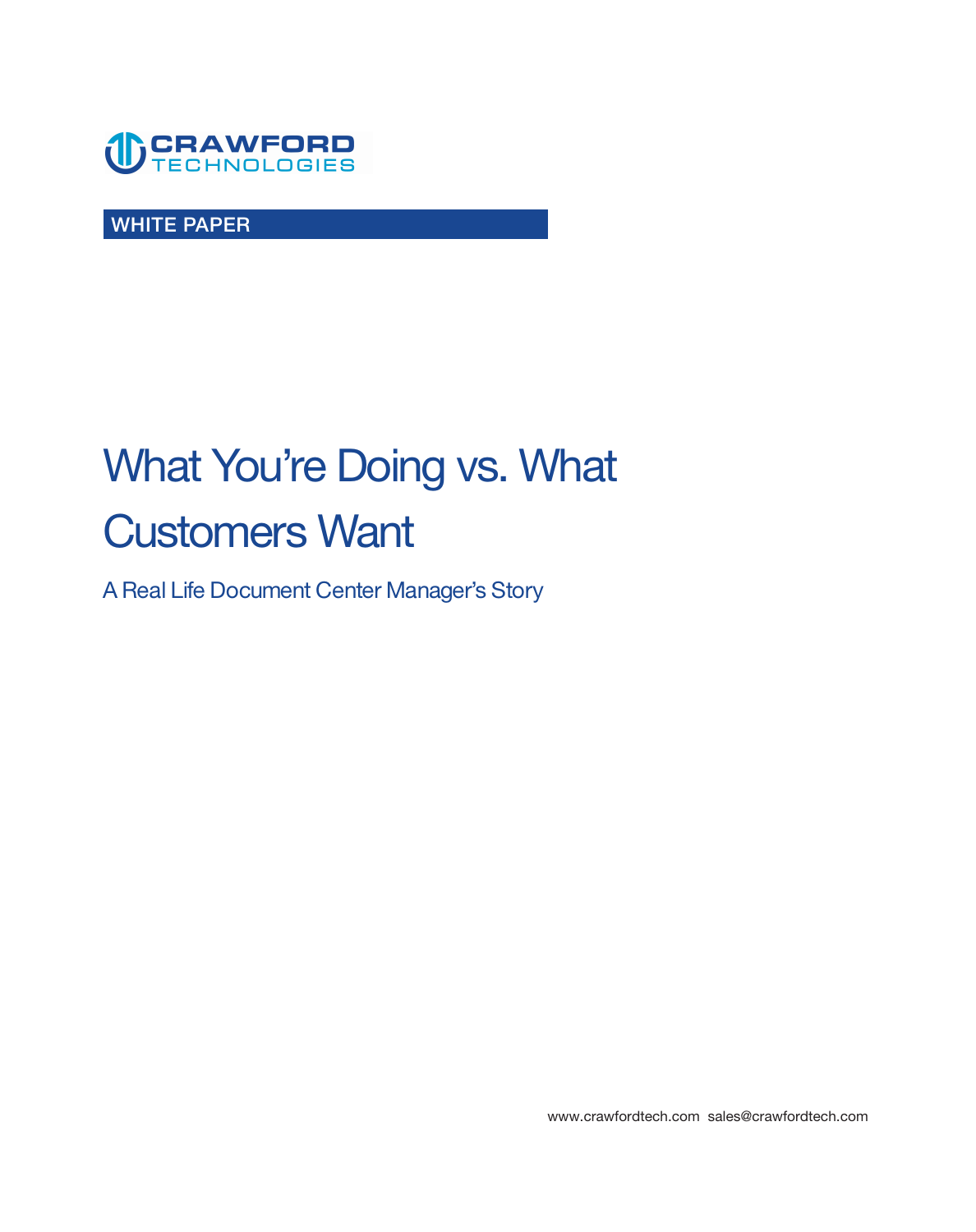**Chuck sat at the breakfast table, frustrated about work. It was getting so he didn't want to go in at all because he could predict a disappointing and unfulfilling day.** 

**"What's wrong with you today?" asked Chuck's wife as she refilled his coffee cup, "You haven't made a move towards the door. I've got to get to work and you're going to be late. Are you ill?"** 

**"Sort of," he responded, running his hand through what was left of his hair, "I'm sick of spending nine or ten hours a day in the document center and feeling like I never make progress towards anything important."** 

**Chuck added a spoon of sugar to his coffee, sighed, and took another sip. He loosened his tie.** 

**"Oh no you don't!" said his wife, "Those people depend on you, and you know what happens if you're gone for a day. It's even worse for you when you return." She was giving him that squintyeye look she used whenever she thought her husband needed extra encouragement. "You'd better figure out how to make changes down there before you have a nervous breakdown. I don't have time to nurse you back to health!"** 

**Chuck recognized the irony of her comments as his wife was wearing pink scrubs and heading out the door to her job at the hospital. He wisely kept the thought to himself.** 

**"OK, I'm going. Geeze!"** 

#### **What Happened Last Night?**

**Like many of us, Chuck starts his day by going through his emails and listening to voice mail. He also encounters piles of paperwork on his desk, and occasionally, notes taped to his office door – or his chair. Chuck is a Document Center Operations Manager. His is a 24 hour operation, so the night shifts always leave him something that needs his attention before he settles in to work on his "to-do" list. Today is no different.**

**A note from his lead printer operator on swing shift was about customer-supplied paper stock for one of their repetitive jobs.** 

**"The paper was jamming in the printer," said the note, "we threw a bunch of it in the trash."** 

**The note didn't specify which piece of hardware was having issues with the paper stock or whether his crew eventually finished the printing. Nor did the message clarify exactly how much stock they destroyed, though the operator scrawled his note on a piece of the mangled paper, emphasizing his frustration.** 

**Chuck will have to get details from the operator before he can do anything to prevent the problem from recurring. That conversation can't happen until the evening. Twenty-four hours is an unacceptable response time in Chuck's opinion, especially if he has to take the printer offline and place a service call.**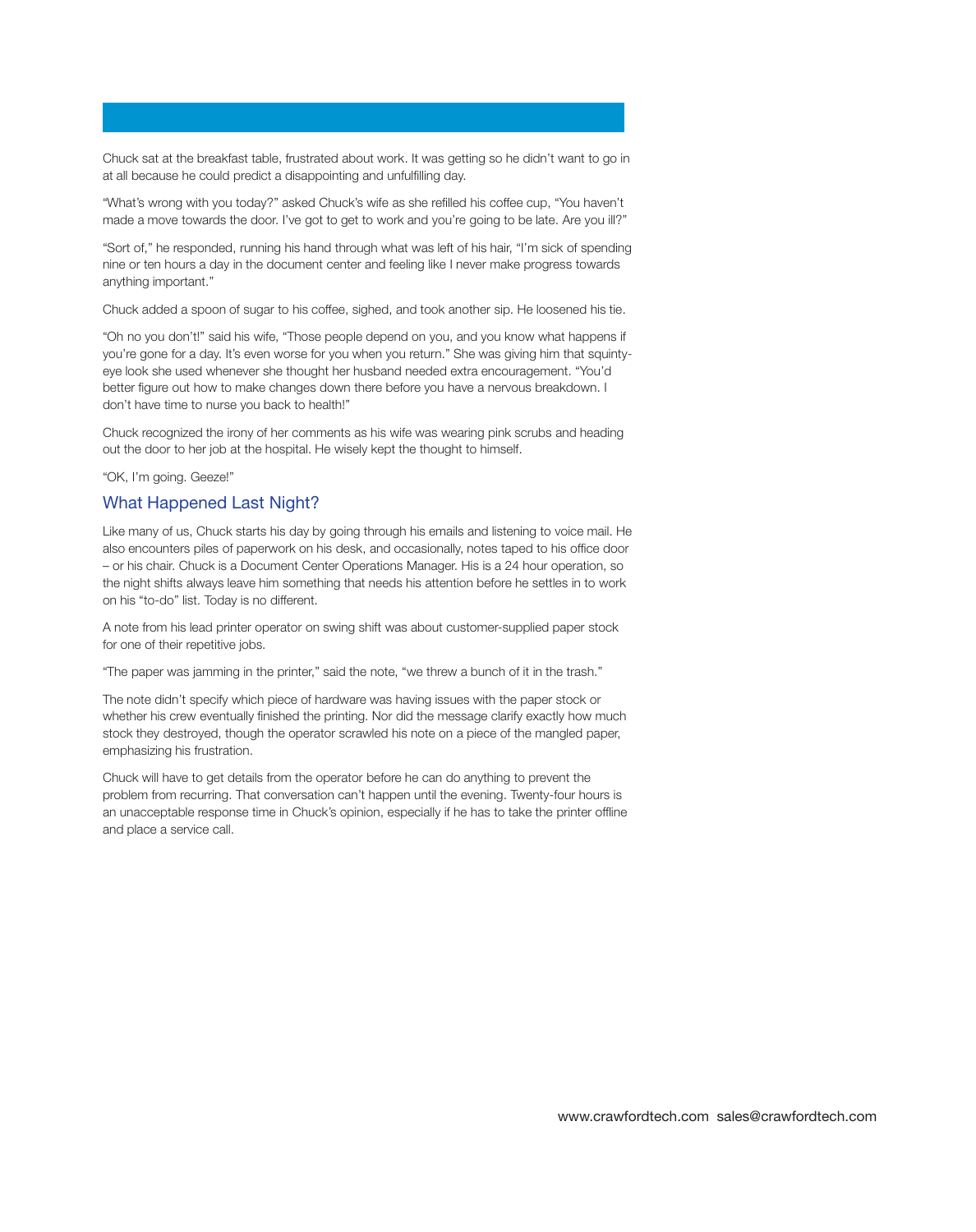**Regardless, he'll call the offsite warehouse today to verify the remaining stock on hand. He must also make sure nobody returns any of the problematic paper to inventory before they determine the reason for the jams. Somebody may have to call the customer today and make sure they rush order more paper. Otherwise there might not be enough for the next scheduled run. Chuck wishes he had more information to give the CSR making that customer call.** 

**Several overnight calls from customer service referred to individual documents. Most were asking if it was too late to pull them. Someone didn't want those pieces to be mailed. Chuck can't answer those questions until he reviews the job tickets and double-checks the loading dock to see which pallets of mail are waiting for delivery to the Post Office. Then he'll have to respond to each CSR individually. Those tasks would take him through to mid-morning. Actually finding and pulling the requested documents was a two hour job for someone else on Chuck's staff.** 

**An email from a customer's marketing manager said he wanted to add segmented messages to subsets of the next statement run. Chuck glanced at the schedule on his white board. The job was running tomorrow. Nothing like waiting until the last minute! He forwarded the request to IT, trusting they'd handle it. He wondered about testing. It didn't seem like there would be time. The IT team was great, but they didn't always appreciate the impact their changes had on a high-volume document operation. An overlooked detail could derail an entire job; or worse, cause the work to go out wrong. He made himself a note to check with IT before the end of the day.** 

#### **State of the ADF**

**Chuck wasn't totally without tools to run the operation as he wished. The company had invested in Automated Document Factory (ADF) software to give him the information he needed to respond to his customers' requests. The system was pretty complicated though. It was six months before the ADF vendor's professional services people got the first applications running under ADF control.** 

**After Chuck's company had consumed the contracted professional service hours, they planned for their internal IT department to continue the project. Unfortunately, the company reassigned most of the IT resources to work on merging the computing environments of a recently acquired company. Consequently, the ADF system was useful for only part of the work being churned out every day. A good deal of Chuck's planning and strategic decision-making still relied on manual logs, spreadsheets, phone calls, and a healthy dose of guessing. He wished he had all the capabilities the ADF had promised. If only they'd had a better plan from the beginning…** 

**The ringing phone on Chuck's desk brings him back to the present. Emily, the VP of Sales is on the line.**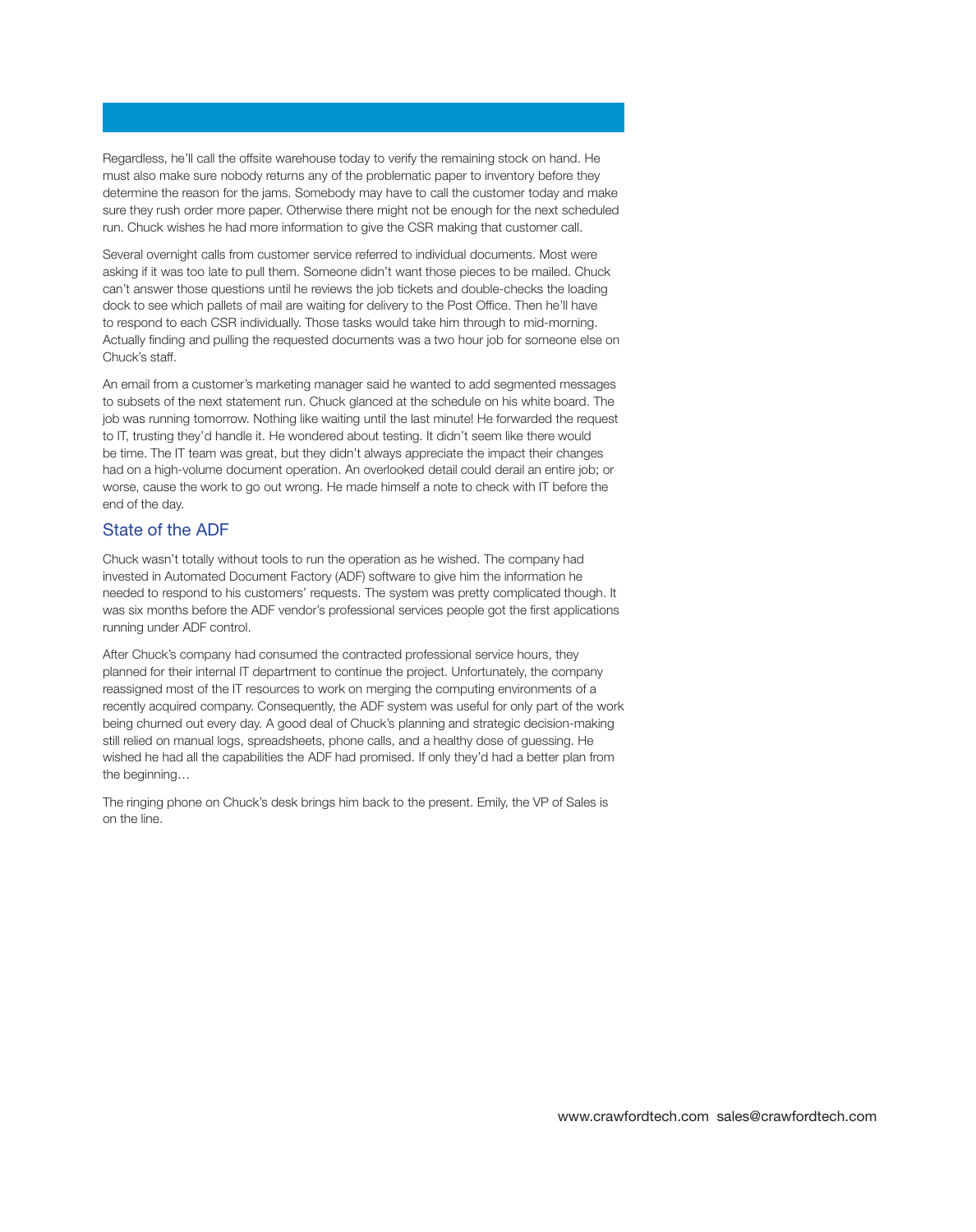#### **Customer Demands**

**"Hi Chuck, got a minute?" asks Emily.** 

**"Sure, Emily, what's up?" Chuck responds, still eyeing his list of unopened messages.** 

**"Well, I've been talking to some of our biggest customers over the last few weeks, asking them how we could serve them better. Almost all of them want more visibility into the jobs we're processing for them. They want to know when their jobs are running, what step they are in, and when they will be finished."** 

**"Uh huh," says Chuck, "You know, we have this ADF…"** 

**"The customers also want to pull documents from mailings themselves, at the last possible moment if necessary," continues Emily, "And they need control over the marketing areas of their transactional documents so they can compose and allocate promotional messages and ads more strategically across their customer base. Can we do that?"** 

**"Well, we were supposed to…"** 

**"Oh, I almost forgot. Most of the customers want to submit, hold, proof, and release jobs themselves, depending on the workflow for each application," finishes Emily. She's about out of breath.** 

**"Is that it?" asks Chuck.** 

**"For now, at least. The communications world is changing, Chuck. Everyone is focusing on the customer experience and they want us to help them deliver it."** 

**"I get it," Chuck responds, "Even though we've invested millions in technology over the last decade it must seem to the customers that print and mail operations are behind the times. People get Alexa to do all kinds of things just by asking and they track their driver's route when they get rides from Uber. They wonder why we can't orchestrate the same responsiveness and transparency in document processing. I can't say I blame them."** 

**"So we can give it to them?" asks Emily.** 

**"No. At least not today."** 

**"But what about the automated document factory? Wasn't that supposed to give you all the data you needed to run a modern customer communications facility?" inquires Emily.** 

**"You're right. We thought the ADF would give us more control and visibility into the production workflow, but we found that getting it up and running was a bigger job than we anticipated. With the merger and all, we don't have the resources to implement all the functionality we bought a few years ago," explains Chuck. "And truthfully Emily, the system we chose was never designed to deliver the self-service capabilities your customers are describing. Customer expectations are changing faster than we can respond."** 

**"Chuck, customers will take their business elsewhere if we can't give them the tools they need to manage the relationships they have with their customers. The transactional and direct mail messages we produce for them are a big part of how the document recipients perceive our customer's companies," says Emily, "What are we going to do?"**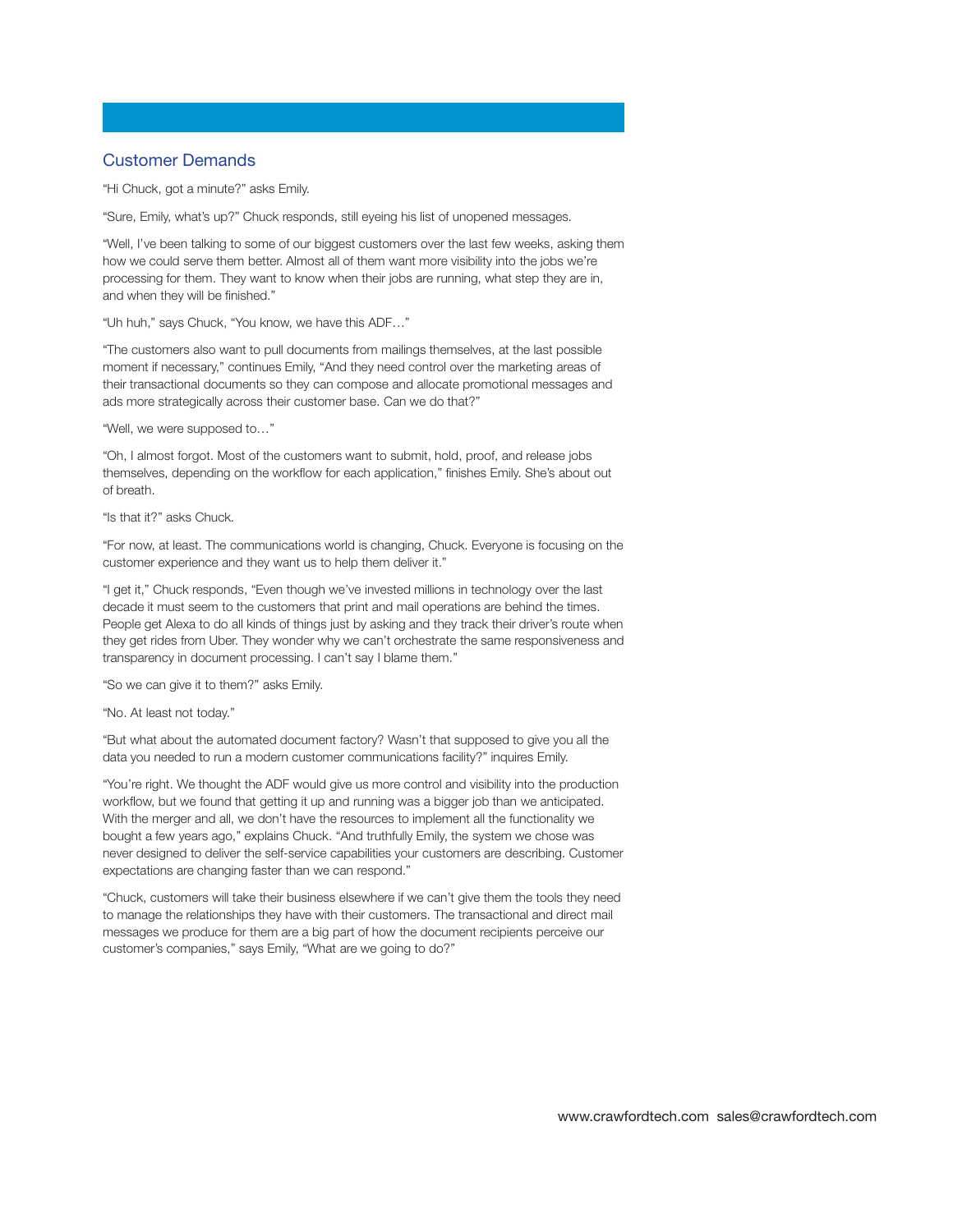**Chuck rubs his head and gazes through his office window to the production floor. He can see an inserter operator across the way making an unkind gesture towards his machine; something Chuck will have to check out after his call with Emily.** 

**"If we really want to fix this operation, I think the first step is a rescue mission. We need to get somebody in here to figure out what we can salvage from the hardware and software we bought four years ago. Then, hopefully, they can tell us what else we need to tie all these pieces together so we can manage more efficiently and also give the customers the visibility and control they want," Chuck tells Emily.** 

**"So you're telling me the ADF investment isn't paying off like we thought? That we can't give our customers the ability to communicate with their audiences like they want, without upgrading to a more comprehensive workflow automation solution?"** 

**"Yes."** 

**Emily is silent for an agonizing ten seconds. When she speaks, she is thankfully calm and controlled.** 

**"Tell me about the pieces you need to integrate, Chuck. If I'm going to the ninth floor asking for money or resources, I need to be clear about the problem we're trying to solve."** 

**Chuck is a little surprised. He expected Emily to look for someone to blame for the ADF failure. He figured he'd be the prime target.** 

**"No, I'm not upset," Emily tells him, "You said yourself our ADF system, which was stateof-the-art at the time we bought it, can't meet today's demands on its own. No one here is responsible for customer communication changes that occurred so rapidly."** 

**"Besides," she continues, "I don't see that we have a choice. Our competitors are improving workflow automation and customer visibility in their facilities. If we don't keep up, we won't have any customers left. Now, tell me about your bottlenecks and issues."** 

**"Give me half an hour," says Chuck, "I'll be up to see you with a list!"** 

#### **Meeting with the VP of Sales**

**Emily removes her glasses after perusing the list of features and functions Chuck had composed.** 

**"I understand most of this, but I need you to elaborate on a few things for me," she says, looking the Operations Manager in the eye. "What do you mean by designing and configuring workflows?"** 

**"That's actually one thing that kept us from fully implementing the automated document factory. The system requires complicated scripts and command strings that make everything run. To add new jobs or modify existing ones we have to get programmers involved, or pay for more professional services. It takes too long, assuming we can get the resources at all. Plus, at the rate things are changing, workflows can be obsolete pretty quick," said Chuck. "Every job is different. We need to put the pieces together into a seamless flow where operations and business line people can collaborate, without relying on IT every time."**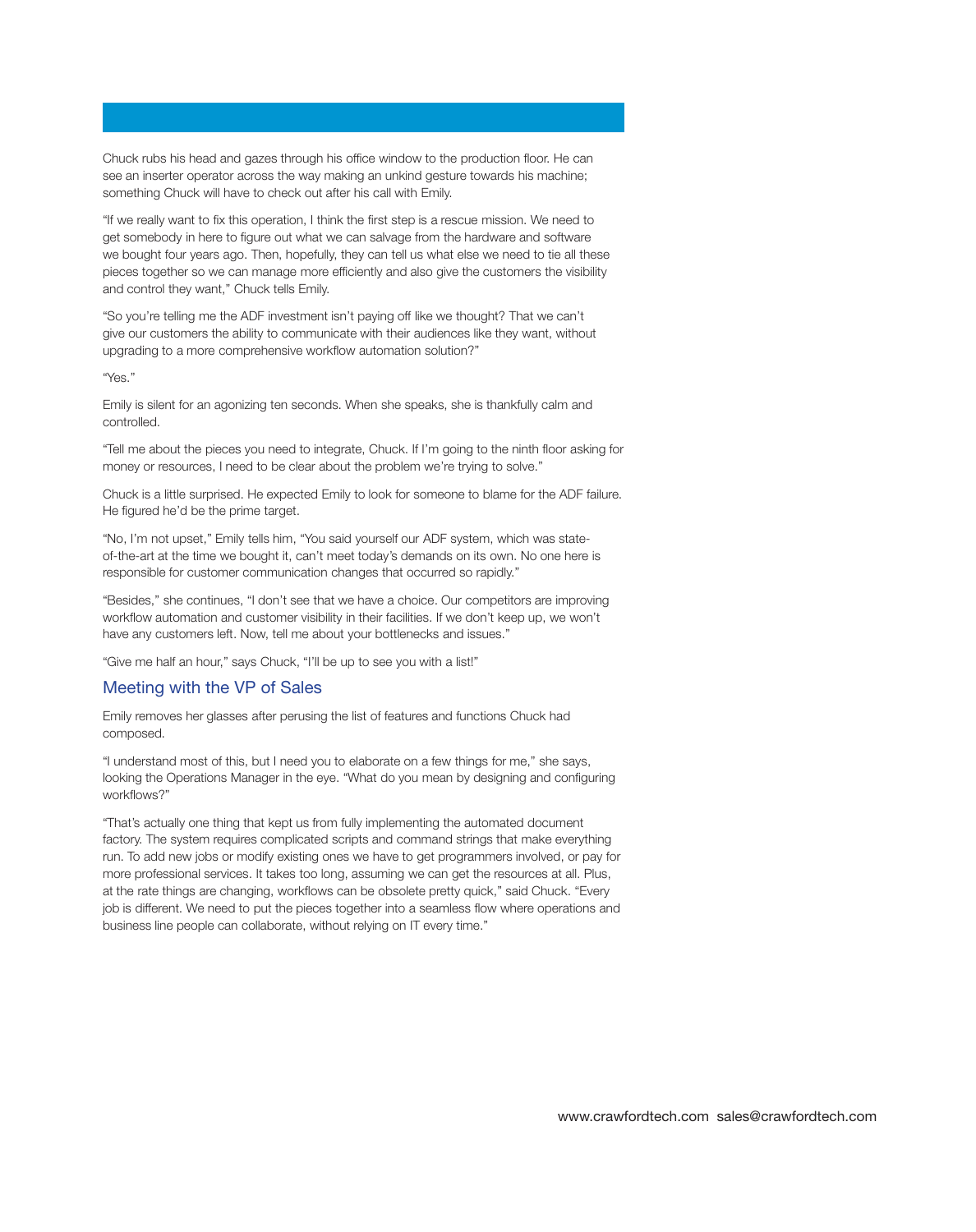**"OK, that makes sense. Now I know what dashboards are, but why do we need them in a production workflow environment?" asks Emily, pointing to the item on Chuck's list.** 

**"The dashboards are mainly for me," responds Chuck, "I need real-time information so I can respond to conditions as they occur."** 

**"Give me an example," says Emily.** 

**"If my dashboard shows a piece of equipment, like an inserting machine, has no work while other machines have work queued up for the rest of the day, I can reroute some of the jobs to balance the workload throughout the shop," explains Chuck. "This will be real important once we integrate the production site we acquired in the merger. I won't have to make phone calls to the remote site and wait for responses before making decisions that can impact our ability to meet SLA's."** 

**"Good point. I hadn't thought of that," says Emily, "You included accountability on your list. Can you elaborate this for me?"** 

**"My operation is accountable to a lot of entities," Chuck points out, "To corporate management and our customers of course, but we're also accountable to regulatory authorities for some of our work. Personally, I'm accountable to my employees. It's my job to make sure they have the support they need to succeed and produce the work with accuracy and integrity. Today, I don't have the tools I need to make my operation the best it can be. That has an effect on all those accountabilities."** 

**"So how would a more comprehensive workflow automation solution help you with accountability?" asks Emily.** 

**"The portals that give our customers more visibility will provide part of the accountability. Expandability, real-time alerts, and flexibility helps with the rest. With a more comprehensive control and reporting system I can confidently take on more work, create new solutions, get the best productivity from our operations, and accurately predict the impact of changes in the company or the industry," says Chuck.** 

**"I think you've made a good argument here," says Emily pointing to Chuck's functionality list, "I'll put together an executive presentation using your ideas along with the customer research I've been compiling. We'll see what happens."** 

**Chuck rises from his chair.** 

**"Thank you Emily, it's great to have someone finally listen."** 

**"Hey, " she says wryly, "If you can't produce what I tell you the customers want, we'll all be out of a job. I'll let you know how it goes."** 

**Chuck walks out the door. Checking his emails as he makes his way back down to document operations, he sighs as he reads about more items requiring his immediate attention. Oh well, maybe he's made progress today towards building the communications production department he knows his company really needs. That thought will make the rest of the day a lot more tolerable.**